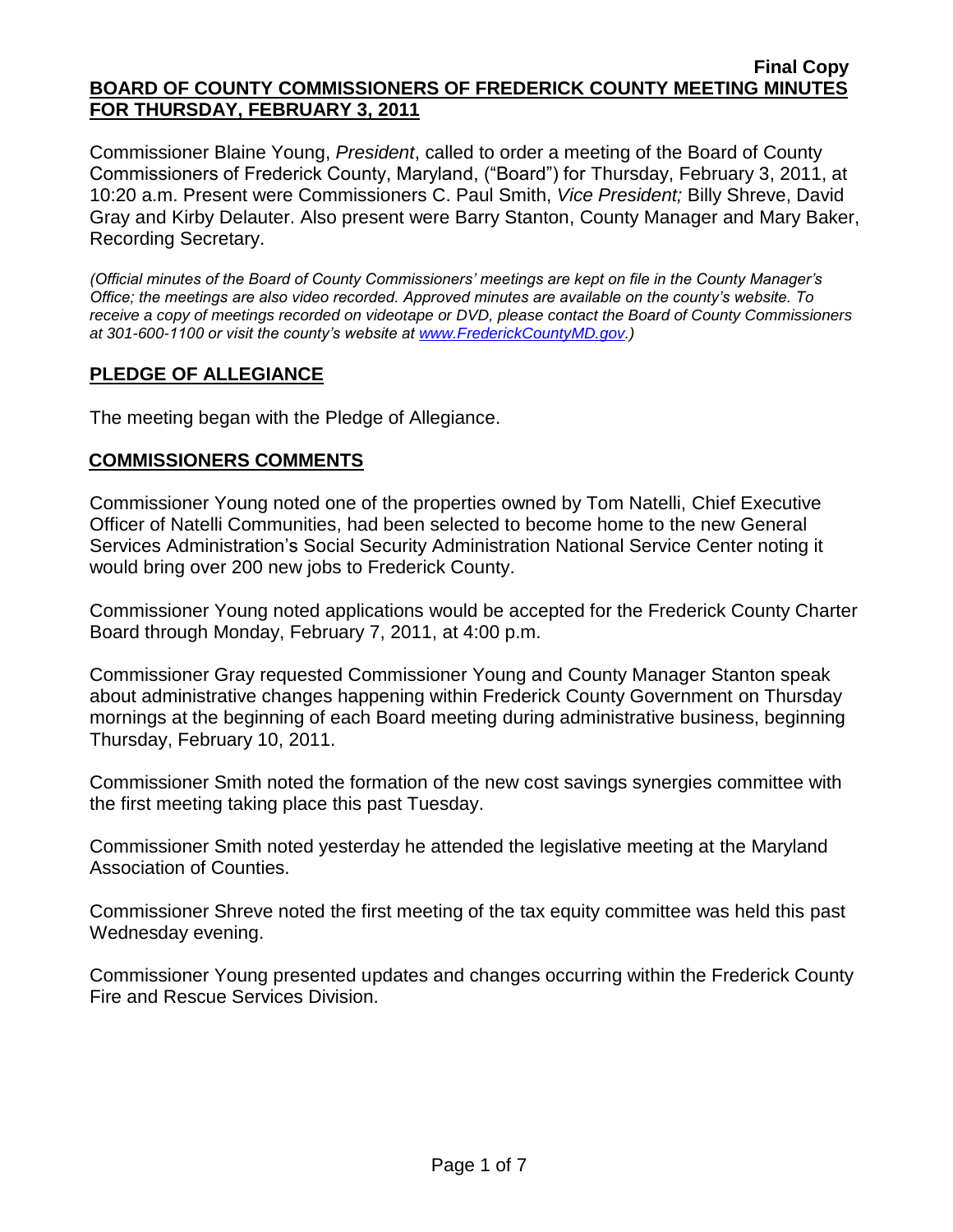## **CONSENT AGENDA**

### BID AWARD

1. Purchasing Memo #11-114 – Bid #11-CP-56, Westview Fire Station HVAC Repairs to Denver Elek, Inc. Award to: Denver Elek, Inc. Award amount: \$213,350

### BUDGET TRANSFERS

- 1. #BT-11-092, Accounting, Finance Division
- 2. #BT-11-093, Housing, Citizens Services Division

Commissioner Smith moved approval of the consent agenda as presented. Commissioner Gray seconded the motion that passed 5-0.

## **WORKSESSION**

### **Lunar New Year Proclamation**

Commissioner Shreve presented the proclamation.

## **ADMINISTRATIVE BUSINESS**

## **Approval of Board of County Commissioners' Meeting Minutes**

Commissioner Smith moved approval of the following set of minutes as presented. Commissioner Young seconded the motion that passed 5-0.

- ◆ Tuesday, January 18, 2011
- Tuesday, January 18, 2011 Closed Session
- Thursday, January 20, 2011
- Thursday, January 20, 2011 Closed Session
- ◆ Tuesday, January 25, 2011

## **Request for a Letter of Support for the Frederick County Farm Bureau's Legislative Items - Colby Ferguson, Economic Development Division and Dr. Tom Browning, Frederick County Farm Bureau**

Mr. Ferguson and Dr. Browning presented the request seeking the Board's support of the Farm Bureau's 2011 legislative items.

Commissioner Gray moved approval for Commissioner Young to sign a letter of support on behalf of the Board. Commissioner Delauter seconded the motion that passed 5-0.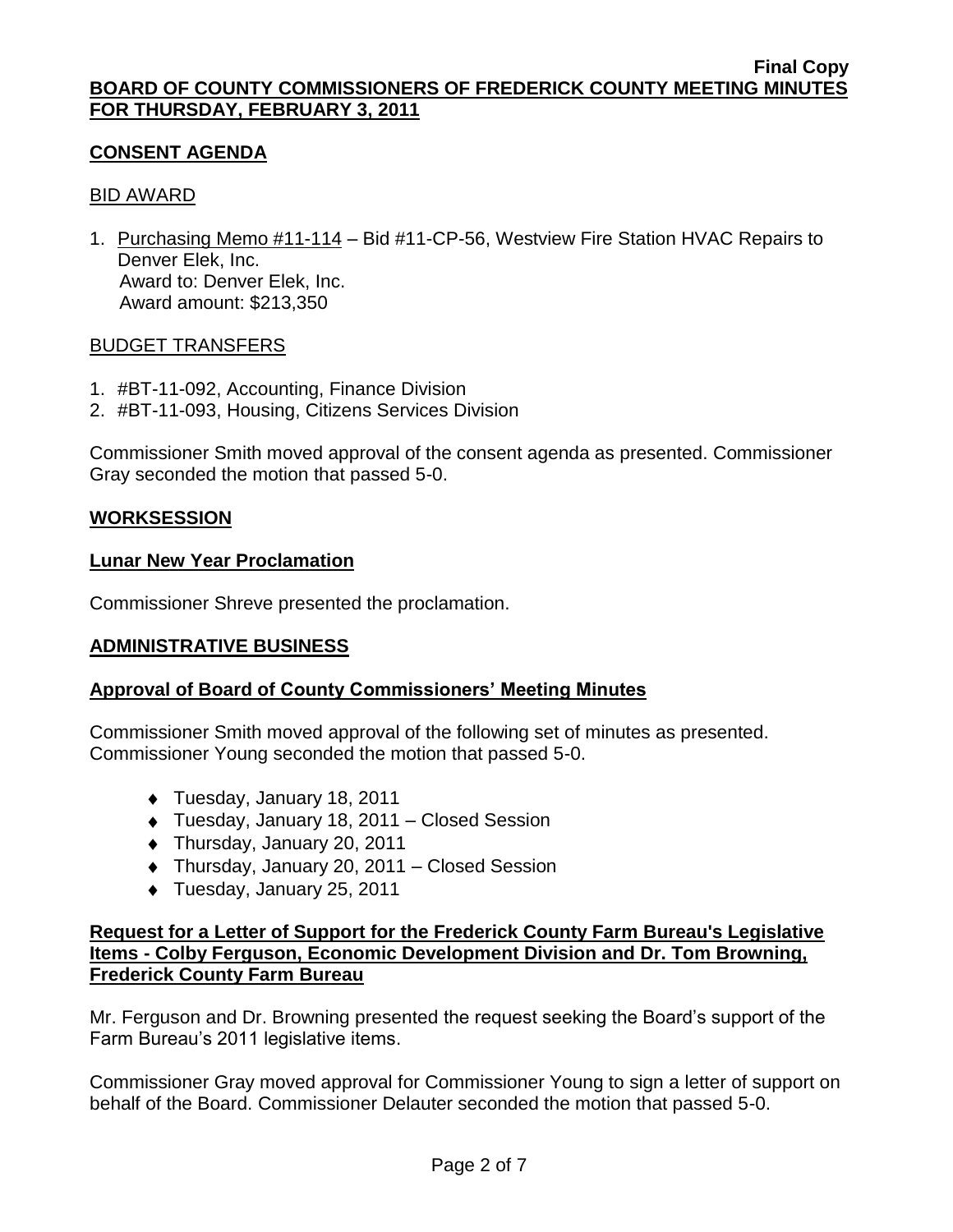## **WORKSESSION**

# **Expedited Commercial Permit Process Proposal - Gary Hessong, Permitting and Development Review Division**

Mr. Hessong presented the proposal.

Public comment was taken from:

- **Nichael Proffitt**
- **Nike Wiley**
- **Steve Seawright**
- Rand Weinberg, Esquire
- **Dave Severn, Esquire**
- Rob Markey
- **Bill Russell**
- Greta (inaudible last name)
- Ric Adams, Chamber of Commerce

No action was taken as this item was for information only.

Mr. Hessong and staff will revisit certain aspects of the permitting process and comeback before the Board within 30 days.

## **Extension of Development Approval Expiration Dates and Deadlines – Gary Hessong, Permitting and Development Review Division**

Mr. Hessong and Ms. Kathy Mitchell, Office of the County Attorney, presented the information.

Public comment was taken from:

- **Brian Duncan**
- **Nike Wiley**
- **Steve Seawright**

Commissioner Smith moved to take this item to public hearing, as presented, on March 1, 2011. Commissioner Gray seconded the motion that passed 5-0.

## **Frederick County Plumbing Code Amendments - Gary Hessong, Permitting and Development Review Division**

Mr. Hessong and Ms. Kathy Mitchell, Office of the County Attorney, presented the amendments.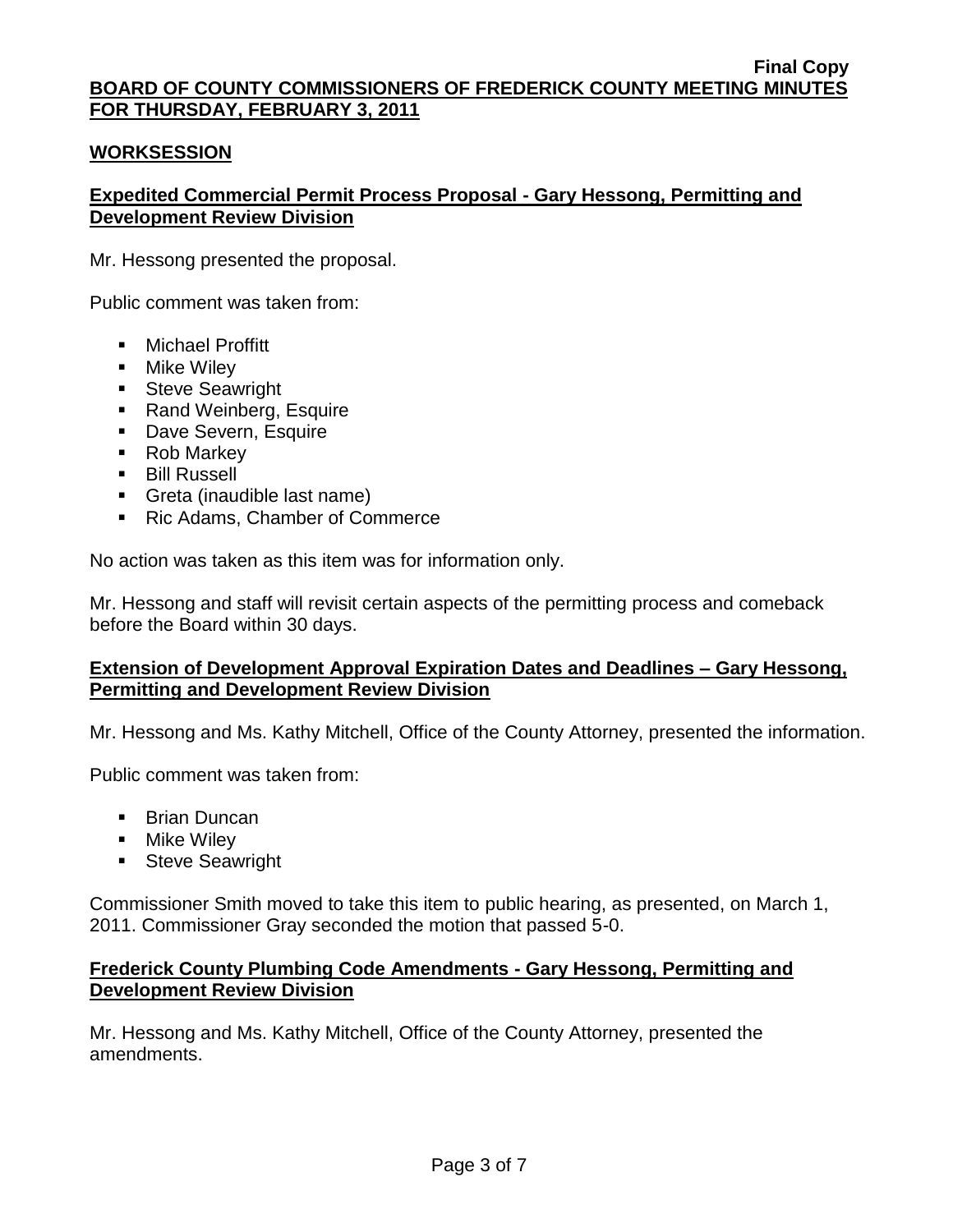Commissioner Smith moved to take this item to public hearing, as presented, on March 1, 2011. Commissioner Gray seconded the motion that passed 5-0.

There was no public comment.

# **Stormwater Management Ordinance Amendments – Betsy Smith, Permitting and Development Review Division**

Ms. Smith and Ms. Kathy Mitchell, Office of the County Attorney, presented the amendments.

Mr. Kevin Demosky, Utilities and Solid Waste Management Division, commented on this item.

Public comment was taken from:

- **Steve Seawright**
- **Nike Wiley**
- **Bill Russell**

Commissioner Smith moved to take this item to public hearing, as presented, on March 1, 2011. Commissioner Delauter seconded the motion that passed 5-0.

### **Frederick County's Business Friendly Environment – Issues and Opportunities Action Item List – Gary Hessong, Permitting and Development Review Division**

Mr. Hessong, Ms. Sharon Goetz, Permitting and Development Review Division and Ms. Laurie Boyer, Economic Development Division, presented the action list.

No action was taken as this item was for information only.

## **Legislative Issues – John Mathias, Office of the County Attorney and Ragen Cherney, Office of the County Manager**

Mr. Mathias and Mr. Cherney presented the legislative updates.

# **CLOSED SESSION**

Commissioner Smith moved to proceed into closed session in accordance with Maryland Annotated Code State Government Article § 10-508(a) (1) To discuss: (i) The appointment, employment, assignment, promotion, discipline, demotion, compensation, removal, resignation, or performance evaluation of appointees, employees, or officials over whom it has jurisdiction; or (ii) Any other personnel matter that affects one or more specific individuals. Commissioner Delauter seconded the motion that passed 5-0.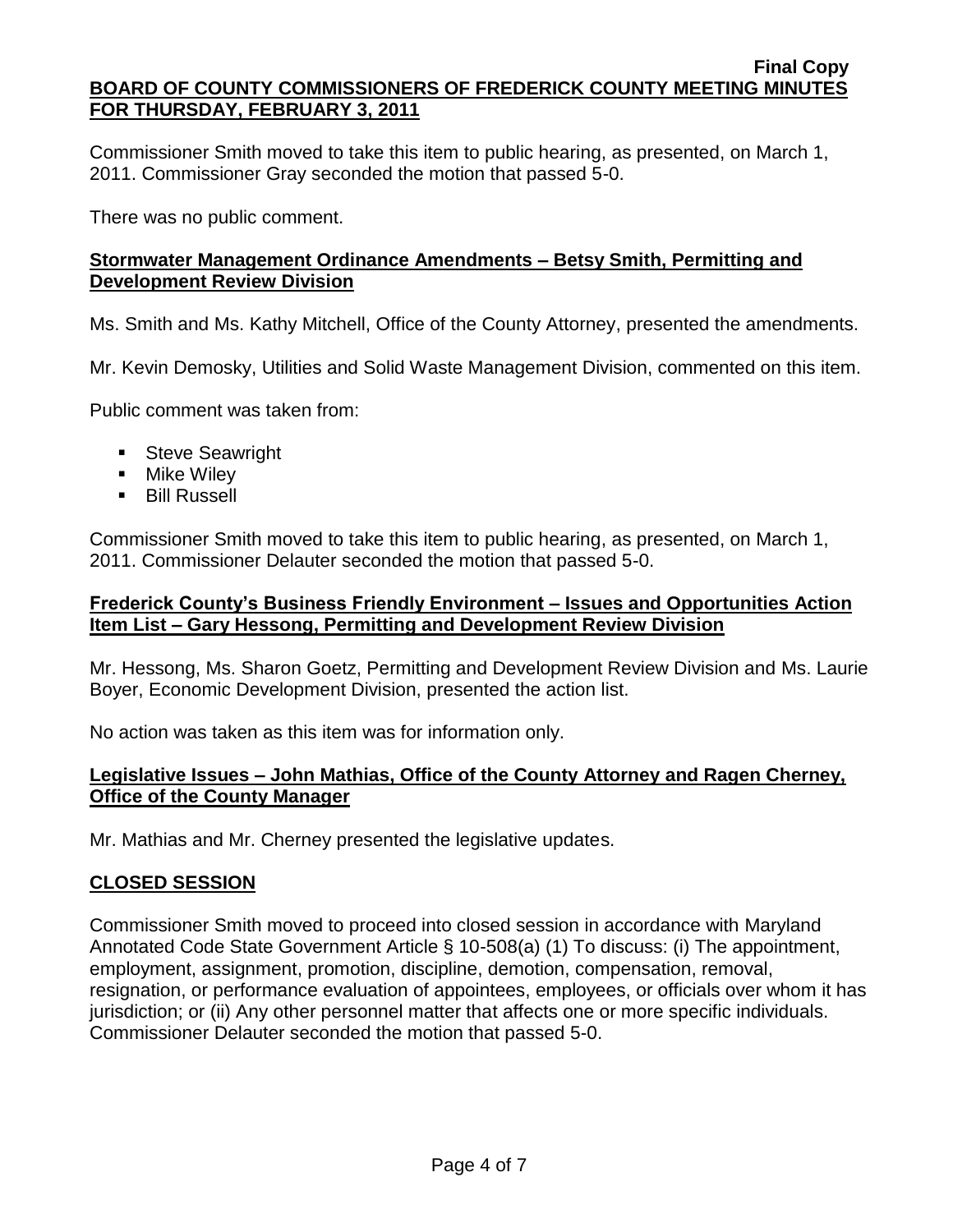# **COMMISSIONERS COMMENTS**

None.

# **PUBLIC COMMENTS (3 MINUTE PRESENTATION)**

None.

## **QUESTIONS – PRESS**

None.

## **ADJOURN**

The meeting adjourned at 12:55 p.m.

Mary E. Baker Recording Secretary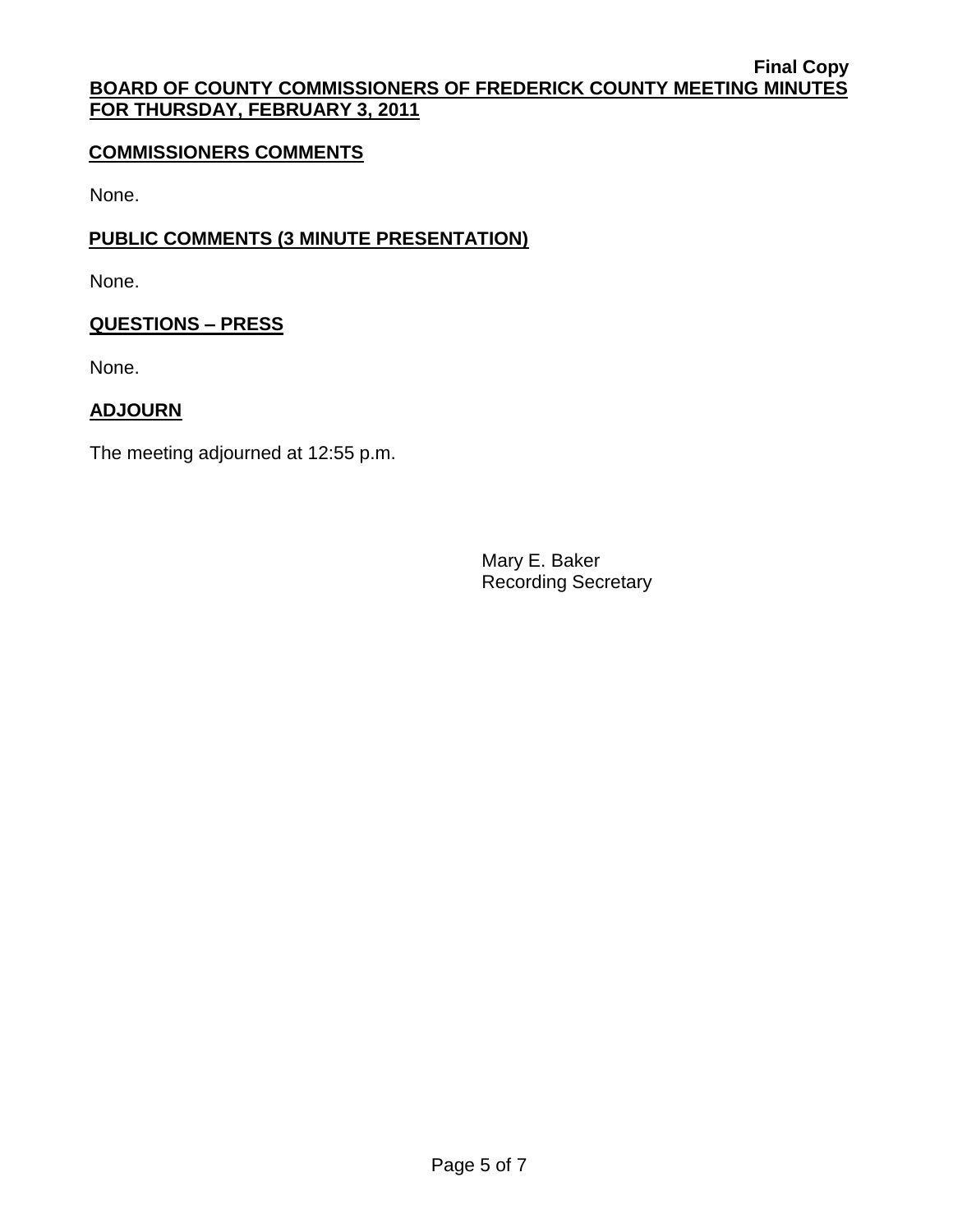# **FORM OF STATEMENT FOR CLOSING THE MEETING OF THUSDAY, FEBRUARY 3, 2011**

# **STATUTORY AUTHORITY TO CLOSE SESSION**

## **State Government Article §10-508(a):**

(1) To discuss: (i) The appointment, employment, assignment, promotion, discipline, demotion, compensation, removal, resignation, or performance evaluation of appointees, employees, or officials over whom it has jurisdiction; or (ii) Any other personnel matter that affects one or more specific individuals

## **Motion:**

Commissioner Smith moved to proceed into closed session in accordance with Maryland Annotated Code State Government Article § 10-508(a) (1) To discuss: (i) The appointment, employment, assignment, promotion, discipline, demotion, compensation, removal, resignation, or performance evaluation of appointees, employees, or officials over whom it has jurisdiction; or (ii) Any other personnel matter that affects one or more specific individuals. Commissioner Delauter seconded the motion that passed 5-0.

## **Time and Location:**

1:00 p.m. – Third Floor Meeting Room, Winchester Hall

## **Topic to be Discussed:**

To discuss the possible reorganization of county departments and related personnel issues as they apply to individual county employees.

> Mary Baker Recording Secretary